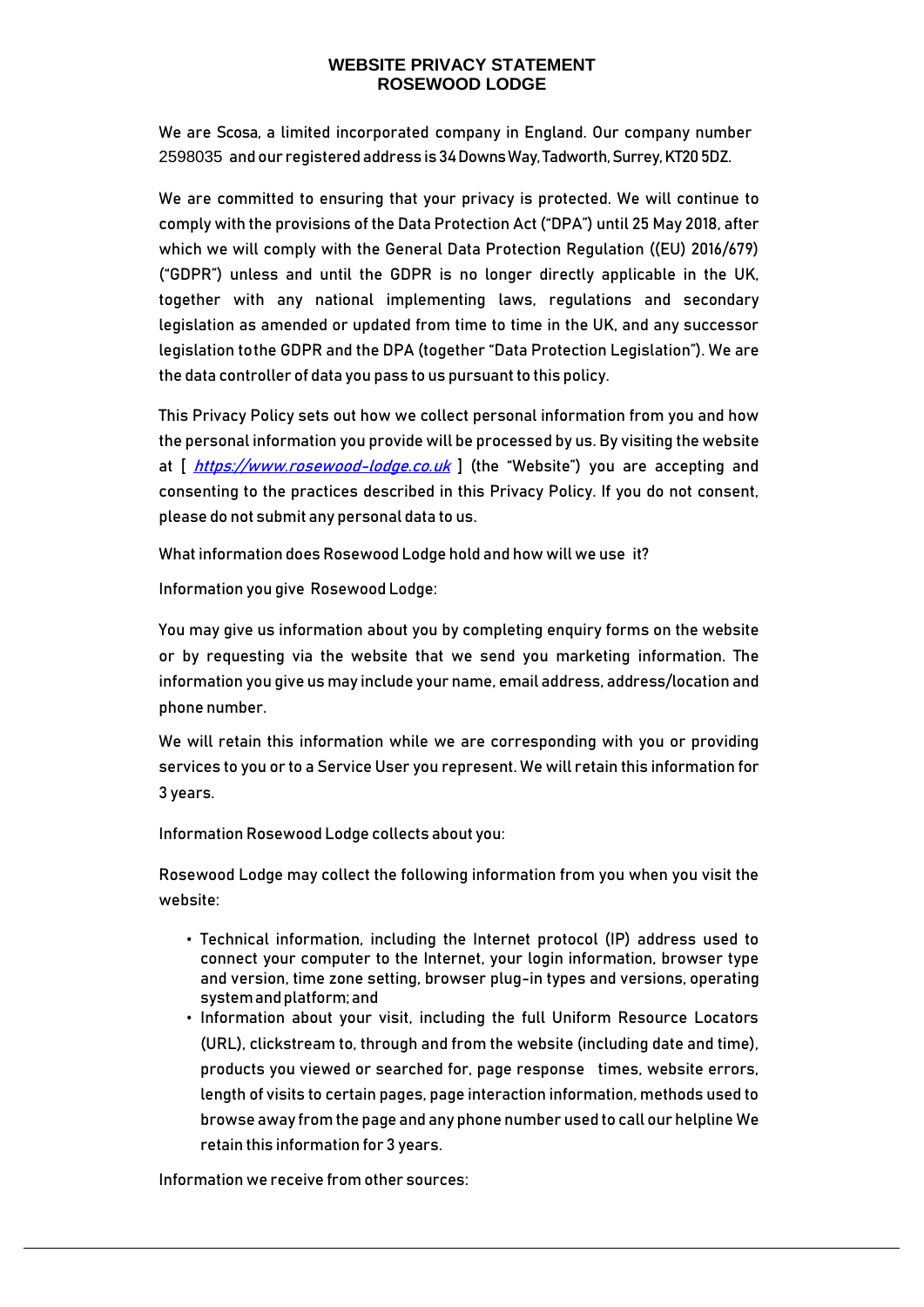This includes information we receive about you when you use other websites operated by us or other services we provide. This information may include your name, email address, postal address and phone number. We will retain this information for 3 years.

#### Cookies

The Website uses cookies to distinguish you from other users of the website. Cookiesaresmalltextfileswhichawebsitemayputonyourcomputerormobiledevice whenyoufirstvisitaSiteor page. The cookie will help the website, or another website, to recognise your device the next time you visit. Web beacons orothersimilar filescanalso dothesamething.Weusetheterm"cookies"inthispolicy torefer toallfiles thatcollect informationinthisway.

WeusecookiestodistinguishyoufromotherusersoftheApplicationortheSite.Thishelps ustoprovideyouwitha goodexperiencewhenyouusetheApplicationorbrowsetheSites and also allows us to improve the Service, the Application and the Site.

#### Use Made of the Information

Rosewood Lodge may use the information we receive and/or collect about you to:

- Fulfil our obligations under any contract we have entered into with you or with a Service User you represent, and to provide you or the relevant Service User with information or services you or the Service User has requested
- Sendmarketinginformationif youhaveconsentedtousdoingso
- Notify you of products and services we feel may interest you, or permit third parties to do so if you have provided the appropriateconsent
- Monitor website usage and provide statistics to third parties for the purposes of improving and developing thewebsite and theserviceswe provide via the website

Rosewood Lodge processes personal information for certain legitimate business purposes, which include some or all the following:

- Where the processing enables Rosewood Lodge to enhance, modify, personalise or otherwise improve the website, its services or communications
- Toidentifyandpreventfraud
- ToenhancethesecurityofRosewoodLodge'snetworkandinformationsystems
- To betterunderstandhowpeople interactwithRosewoodLodge'swebsites
- Toadminister thewebsiteandcarryoutdataanalysis,troubleshootingandtesting;and
- To determine the effectiveness of promotional campaigns andadvertising

If we obtain consent from you to do so, we may provide your personal details to third parties so that they can contact you directly in respect of services in which you may be interested.

Where we are processing personal data we have obtained via the website on the basis of having obtained consent from you, you have the right to withdraw your consent to the processing of your personal data at any time. If you would like to withdraw your consent or prefer not to receive any of the above-mentioned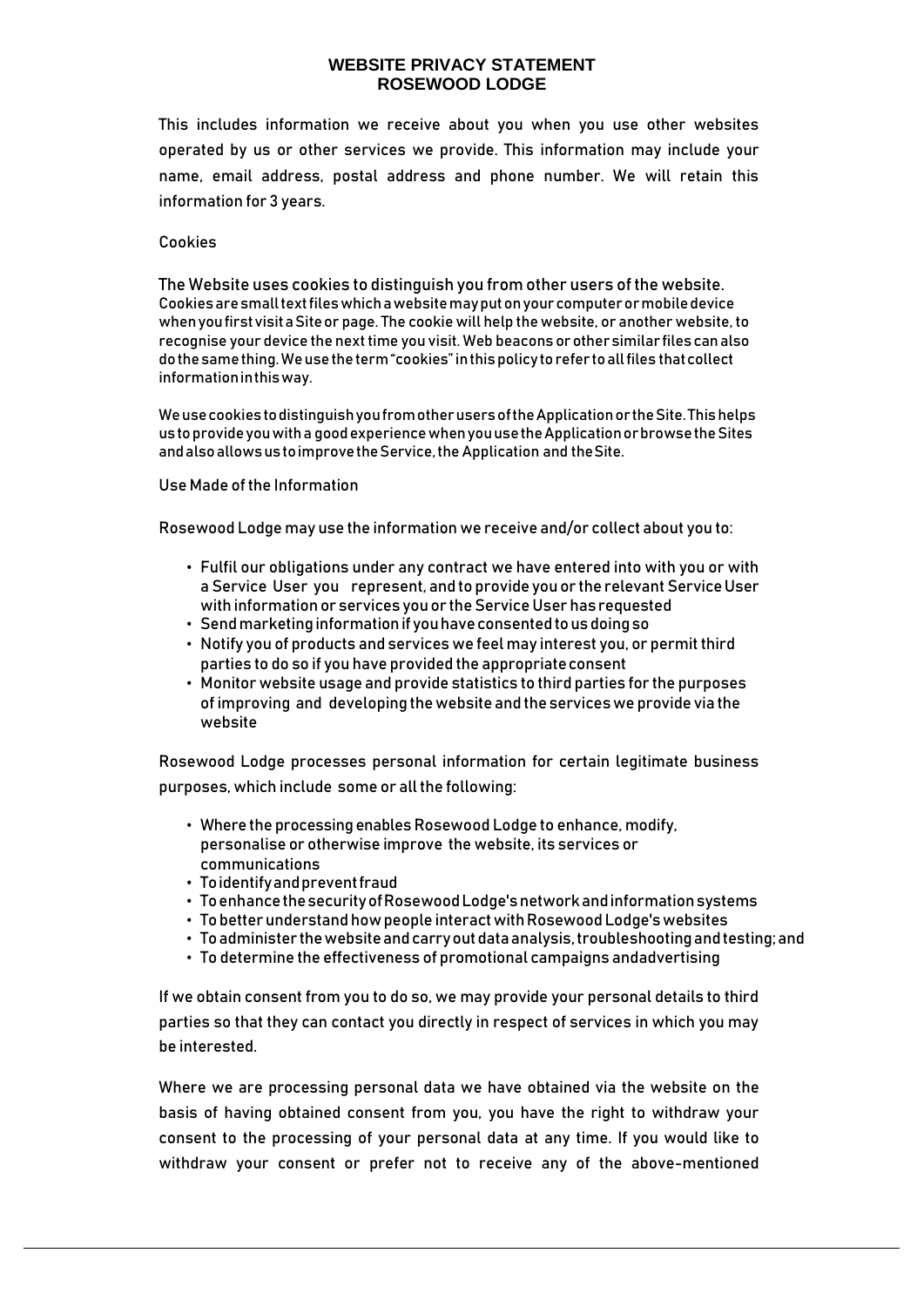information (or if you only want to receive certain information from us) please let us know by contacting us via the following webpage [ [https://www.rosewood](https://www.rosewood-lodge.co.uk/)[lodge.co.uk](https://www.rosewood-lodge.co.uk/)]. Please bear in mind that if you object, this may affect our ability to carry out the tasks above for your benefit.

If you wish to have your information removed from our database or if you do not want us to contact you for marketing purposes, please let us know by clicking the "Unsubscribe" option in any email we send to you and providing the details requested or by contacting us via the following webpage [[https://www.rosewood-lodge.co.uk](https://www.rosewood-lodge.co.uk/)] and we will take steps to ensure that this information is deleted as soon as reasonably practicable.

We will not share, sell or distribute any of the information you provide to us (other than as set out in thispolicy) without your prior consent, unless required to do so by law.

### Third Party Sites

Our website may contain links to third party websites, including websites via which you are able to purchase products and services. They are provided for your convenience only and we do not check, endorse, approve or agree with such thirdparty websites nor the products and/or services offered and sold on them. We have no responsibility for the content, product and/or services of the linked websites. Please ensure that you review all terms and conditions of website use and the Privacy Policy of any such third-party websites before use and before you submit any personal data to those websites.

How Safe is your Information?

Where we have given you (or where you have chosen) a password which enables you to access certain parts of the website, you are responsible for keeping this password confidential. We ask you not to share a password with anyone.

Protecting your security and privacy is important to us and we make every effort to secure your information and maintain your confidentiality in accordance with the terms of the Data Protection Legislation. The website is protected by various levels of security technology, which are designed to protect your information from any unauthorised or unlawful access, processing, accidental loss, destruction and damage.

We will do our best to protect your personal data but the transmission of information via the Internet is not completely secure. Any such transmission is therefore at your own risk.

Disclosure of your Information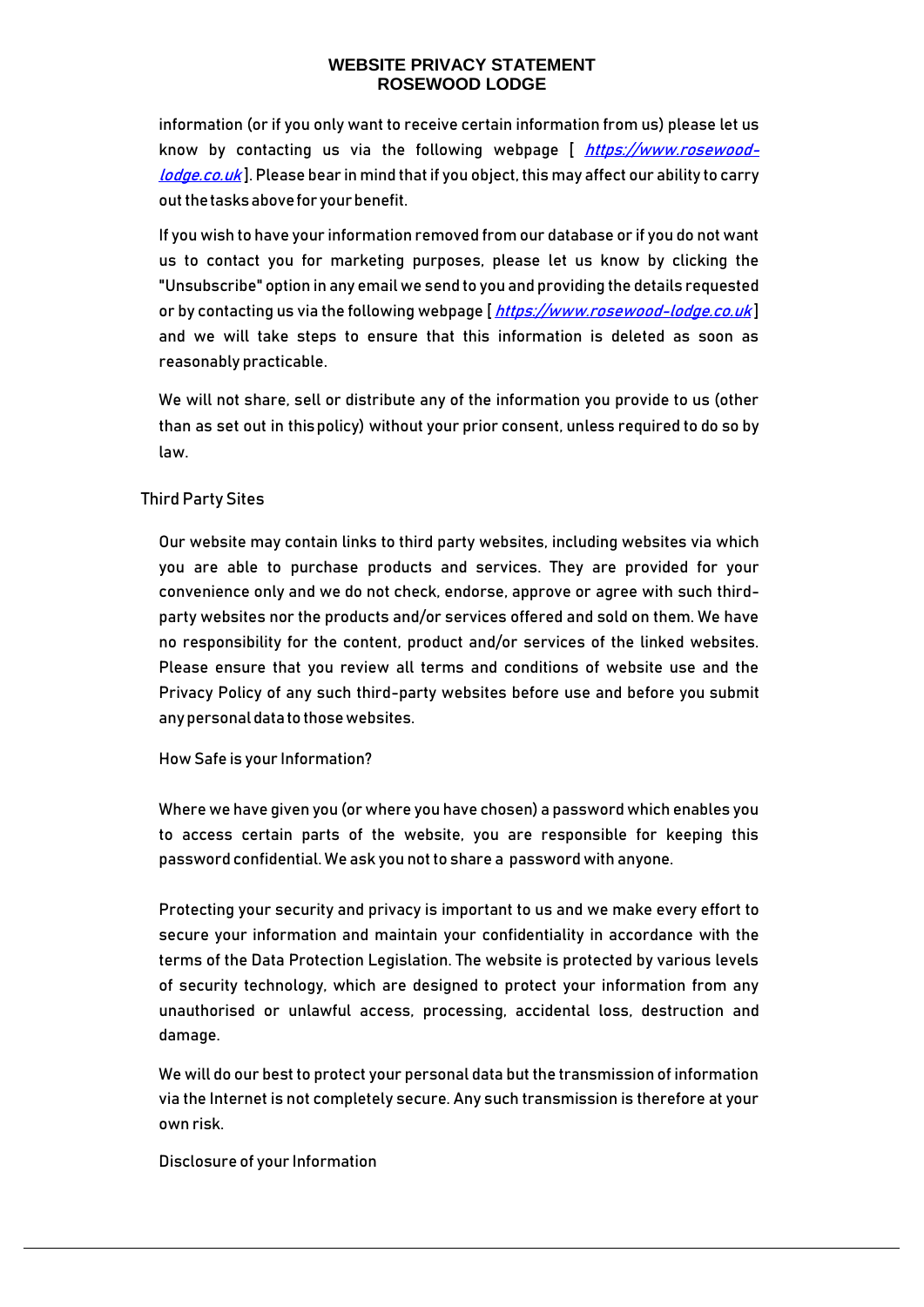We may share your personal information with any member of our group, which means our subsidiaries, our ultimate holding company and its subsidiaries, as defined in section 1159 of the Companies Act 2006. We may share your information with selected third parties including:

- Business partners, suppliers and sub-contractors for the performance of any contract we enter withthem oryou
- Third parties who may wish to contact you in respect of services or products they offer or sell which may be of interest to you, provided we receive your consent to such disclosure; and/or advertisers and advertising networks that require the data to select and serve relevant adverts to you and analytics and search engine providers that assist us in the improvement and optimisation of the website

Please note we may need to disclose your personal information where we:

- Sell any or all our business or assets or we buy another business or assets in which case we may disclose your personal data to the prospective buyer or seller
- Are under a legal duty to comply with any legal obligation or to enforce or apply our terms andconditions; or
- Need to disclose it to protect our rights, property or the safety of our customers or others, including the exchange of information with other companies, organisations and/or governmental bodies for the purposes of fraud protection and credit riskreduction

## Your Rights in Respect of your Data

If any of the information you provide to us via the website changes, please let us know as soon as possible so that we can make the necessary changes to the information we hold for you on our database. If you wish to make any changes to your information, please contact us via the following webpage[ [https://www.rosewood](https://www.rosewood-lodge.co.uk/)[lodge.co.uk](https://www.rosewood-lodge.co.uk/) ].

If you wish to access or rectify the information we hold about you, or request that such information be transmitted directly to another data controller, please contact us via the following webpage [ [https://www.rosewood-lodge.co.uk](https://www.rosewood-lodge.co.uk/) ]. We shall process your request to access your information within one month of receipt, or we'll let you know within that timeframe if we need more information from you. We will process your request free of charge.

To request that your information is deleted or if you wish to restrict or object to the processing of your information, please contact us via the following webpage [ [https://www.rosewood-lodge.co.uk](https://www.rosewood-lodge.co.uk/) ].

If you have any complaints about our use of your personal data, please contact us. You also have the right to complain to the relevant supervisory authority in your jurisdiction. In the UK, the supervisory authority is the Information Commissioner's Office. Contact details for the ICO can be found at https://ico.org.uk/.